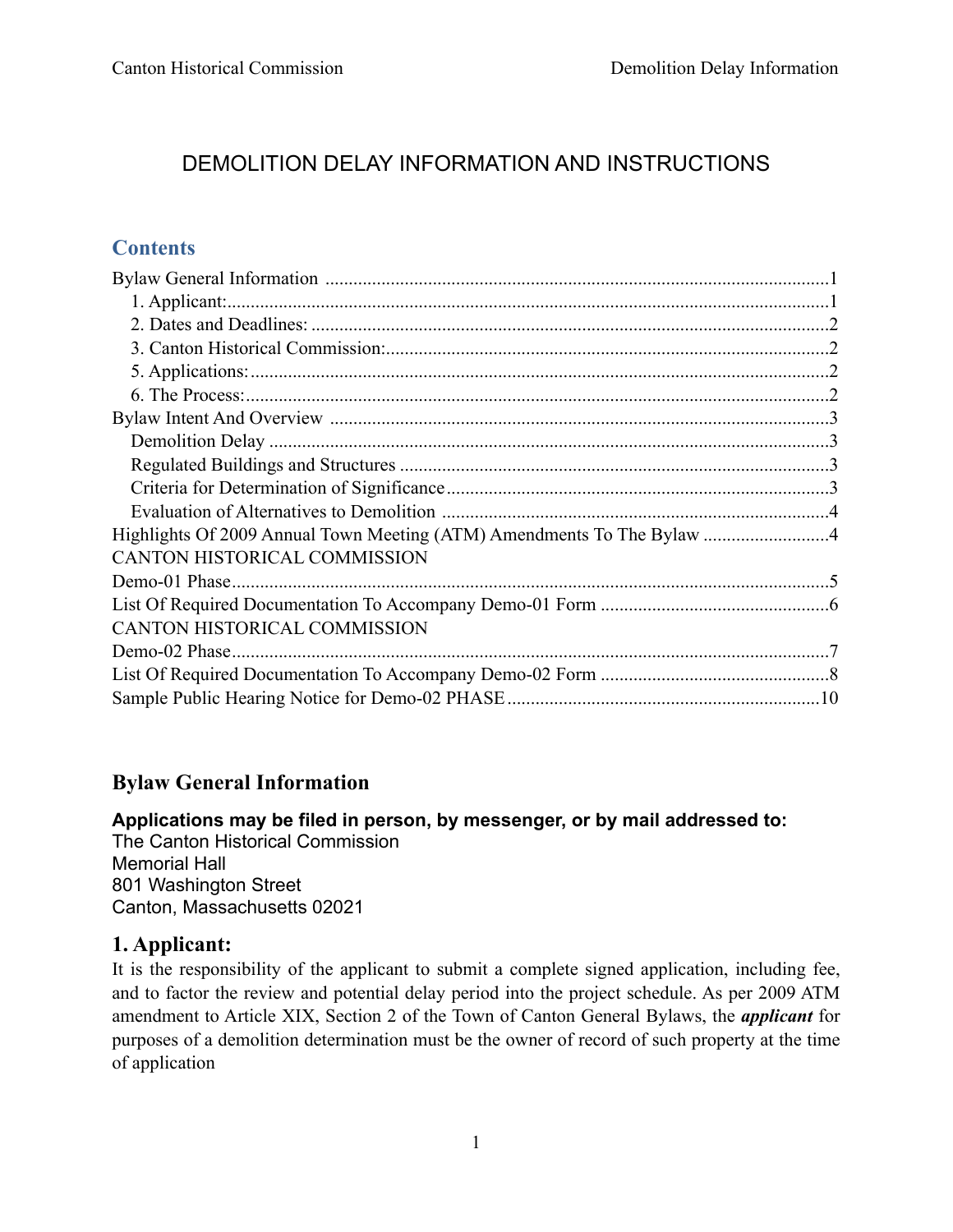## **2. Dates and Deadlines:**

The Canton Historical Commission holds regular public meetings. Applications must be submitted, in full, fourteen (14) days prior to a hearing date in order to be scheduled for the upcoming agenda. Note: Meetings are subject to change due to holidays or cancellations. Please check with the Commission to confirm correct dates.

## **3. Canton Historical Commission:**

To contact the Commission Chairman please go to the Town of Canton website. On the left sidebar of the homepage click the list of Board and Committees and then click on Historical Commission. At the bottom of the page click the link to the Commission's website. See "contact us" to send an email for applicant inquiries.

**4. Fees**:Application for determination of historic or architectural significance: fee \$15.00 (Demo-01 phase). A separate application and fee is required for each building/structure.

Application for demolition of historic or architectural building: fee \$175.00 (Demo-02 phase). A separate application and fee is required for each building/structure.

#### **5. Applications:**

There are two relevant applications for Demolition Delay. The short form (Demo-01 PHASE) is used for historical or architectural determination and in many cases will allow for a prompt determination as to whether the applicant will be required to proceed through the full Demolition Delay Hearing Process. If it is determined by the Canton Historical Commission that a full Demolition Delay Application is necessary, a second more detailed form (Demo-02 PHASE) is used.

#### **6. The Process:**

In determining whether a building and/or structure qualifies for consideration under the bylaw, an applicant first files with the Historical Commission the short form Demo-01 Phase, the Application for Determination of Historic or Architectural Significance. Once received, the Canton Historical Commission reviews the "Short Form Application", (Demo-01 PHASE). Within 45 days of receipt of the demolition permit application by the Chairman of the Historical Commission, the Commission shall hold a public meeting to hear and collect information and evidence to determine whether the building or structure meets minimal criteria for a determination of historical significance. The applicant for the permit shall be notified in writing at least 7 days prior to the public meeting. If the property is determined not to be significant, no further review will be required. The Commission staff will issue a written determination advising the Building Commissioner, the Town Clerk, and the applicant of the decision and the Building Commissioner may then issue a demolition permit.

If after a public hearing on the applicant's Demo-01 PHASE application the property is determined to be "significant" as described by the Bylaw, the Canton Historical Commission will issue written notification to the Building Commissioner, the Town Clerk and the applicant of their decision. The applicant must then complete and submit a Demo-02 PHASE application to the Commission along with a demolition/removal plan comprised of the items listed on Page 8 of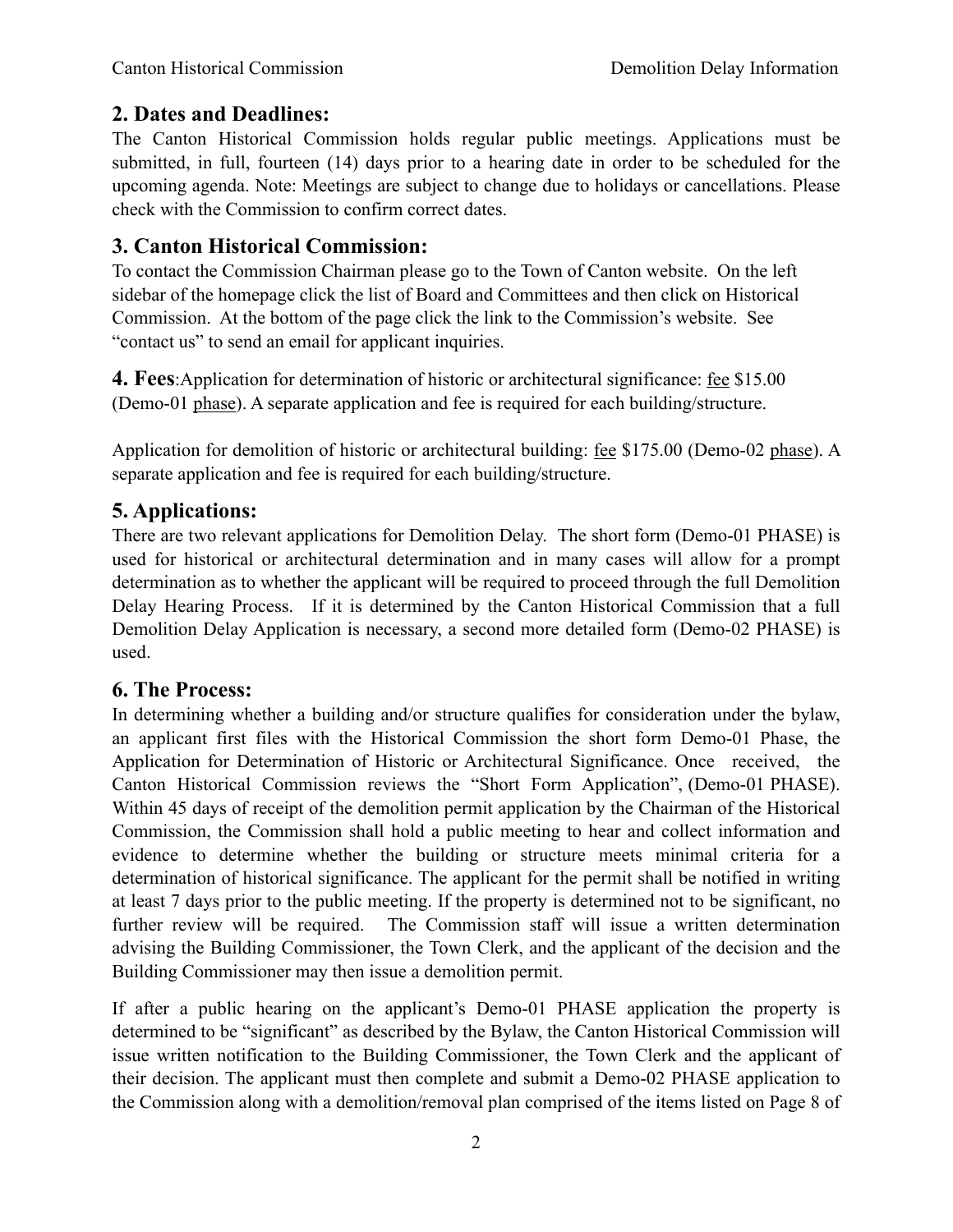this packet. Where a Demo-02 PHASE application and demolition/removal plan documentation as itemized on Page 8 are submitted in a timely fashion, the Commission shall hold a formal public hearing with respect to the demolition/removal application and plan within sixty (60) days. The Commission will notify the applicant of the hearing date following receipt of a Demo-2 Phase application. If a demolition/removal plan is not submitted along with the applicant's Demo-02 PHASE application the Commission shall hold a public hearing based on the available information submitted by the applicant within ninety (90) days and make a determination as to the building(s) or structure(s) Historical Significance under the Bylaw.

## **Bylaw Intent And Overview**

## **Demolition Delay**

Demolition Delay provides a predictable process for reviewing requests to demolish buildings or structures by:

- 1) establishing an appropriate waiting period during which the Town and the Applicant can propose and consider alternatives to the demolition of a building of historical and/or architectural value to the Town of Canton;
- 2) providing an opportunity for the public to comment on the issues regarding the demolition of a particular building.

**Demolition Delay Review** pertains to applications involving the total or partial demolition of buildings located within the Town of Canton.

## **Regulated Buildings and Structures**

The provisions of this Bylaw shall apply only to the following buildings and structures:

- 1) Any building or structure listed on, or which is the subject of a pending application for inclusion on, the National Register of Historic Places or the Massachusetts State Register of Historic Places; or
- 2) Any building or structure that in whole, or in part, was built prior to 1940. Assessor's records shall first determine the age of the buildings and structures. If the building date is not available from the Assessors records, the applicant will be required to obtain necessary documentation from the Norfolk County Registry of Deeds.

# **Criteria for Determination of Significance**

Any building or structure which

- 1) is associated with one or more historic/prominent persons or events;
- 2) is associated with the architectural, cultural, economic, political or social history of the Town of Canton, the Commonwealth of Massachusetts and/or the United States of America;
- 3) embodies the distinctive characteristics of a type, period, style and method of building construction, or represents the work of a particular architect or building, either by itself or in the context of a group of buildings or structures.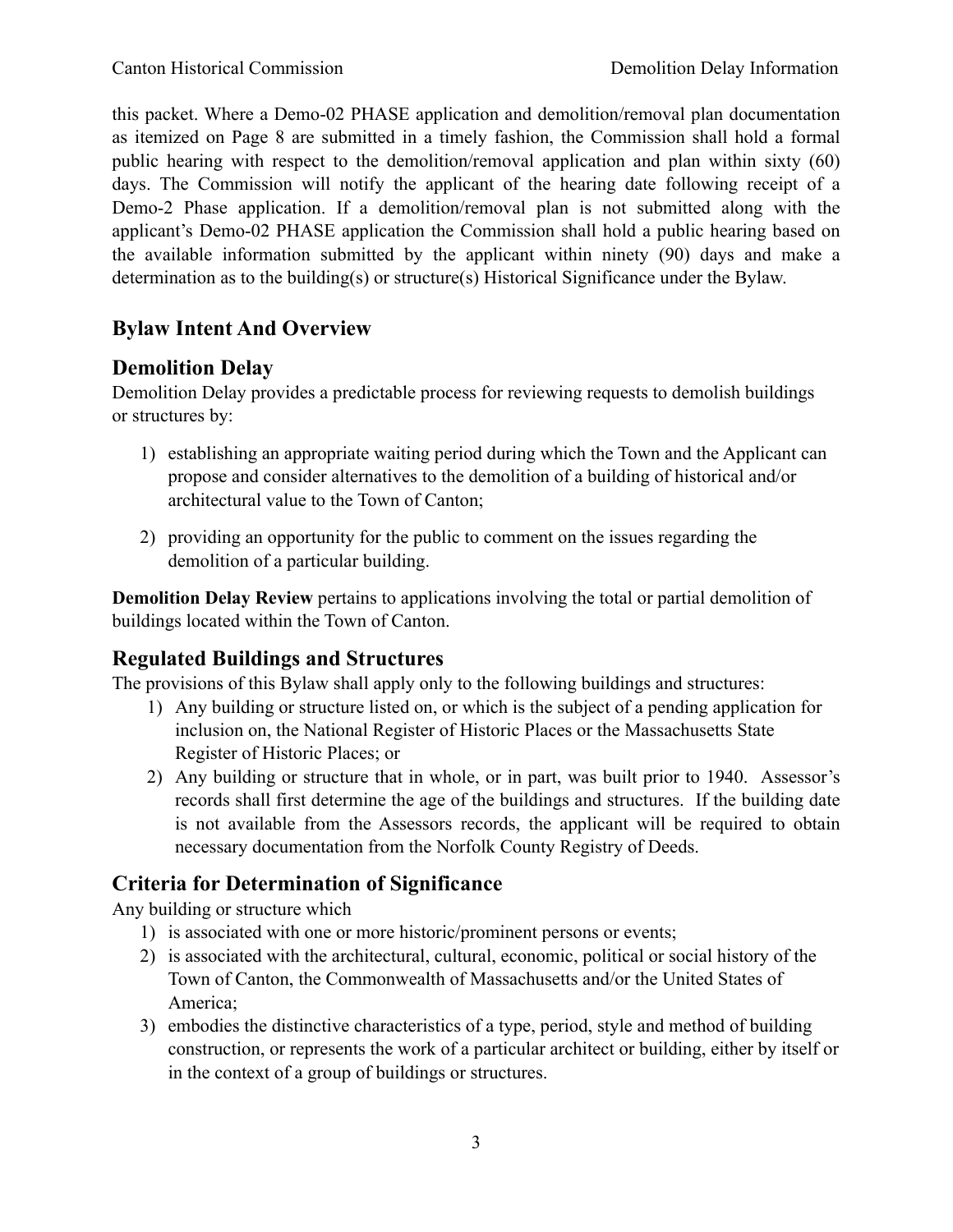## **Evaluation of Alternatives to Demolition**

In evaluating alternatives to demolition, the Historical Commission may consider such possibilities as: the incorporation of the building into the future development of the site; the adaptive re-use of the building; the use of financial incentives for the rehabilitation of the building; the removal of the building to another site; and, with the owner's consent, the search for a new owner willing to purchase the building and preserve, restore, or rehabilitate it.

If, based on its evaluation of alternatives, the Historical Commission is satisfied that there is no feasible alternative to demolition; the Commission may issue a determination prior to the expiration of the delay period advising the Building Commissioner to issue a demolition permit.

## **Highlights Of 2009 Annual Town Meeting (ATM) Amendments To The Bylaw**

- **1)** The 2009 ATM added the requirement that an applicant under the demolition delay bylaw **must** be the owner of record of the property at the time of the application. The purpose of this change is intended to allow better information to be available to the Historical Commission in the form of the current owner who is most likely to be able to provide up to date historic and architectural information as to the structures/buildings which are the subject of the demolition request.
- **2)** The 2009 ATM amendments to the bylaw added the requirement that no demolition permit can be issued by the Building Commissioner on a building/structure found by the Historical Commission to be historically or architecturally significant until all permits and approvals for use and development of the property have been obtained and issued from all other town boards and departments for use of the property after the proposed demolition is to occur.
- **3)** The 2009 ATM amendments added a provision consistent with state law that a demolition permit issued by the Building Commissioner is valid for a period of six months and that if the building/structure found earlier to have been subject to the demolition delay provisions of the bylaw is not demolished within six months and an extension is then sought from the Building Commissioner for the originally issued demolition permit, the applicant must then apply to the Historical Commission for a new determination of historical or architectural significance if it is evident that there has been a change either in the nature of the project or the ownership interest.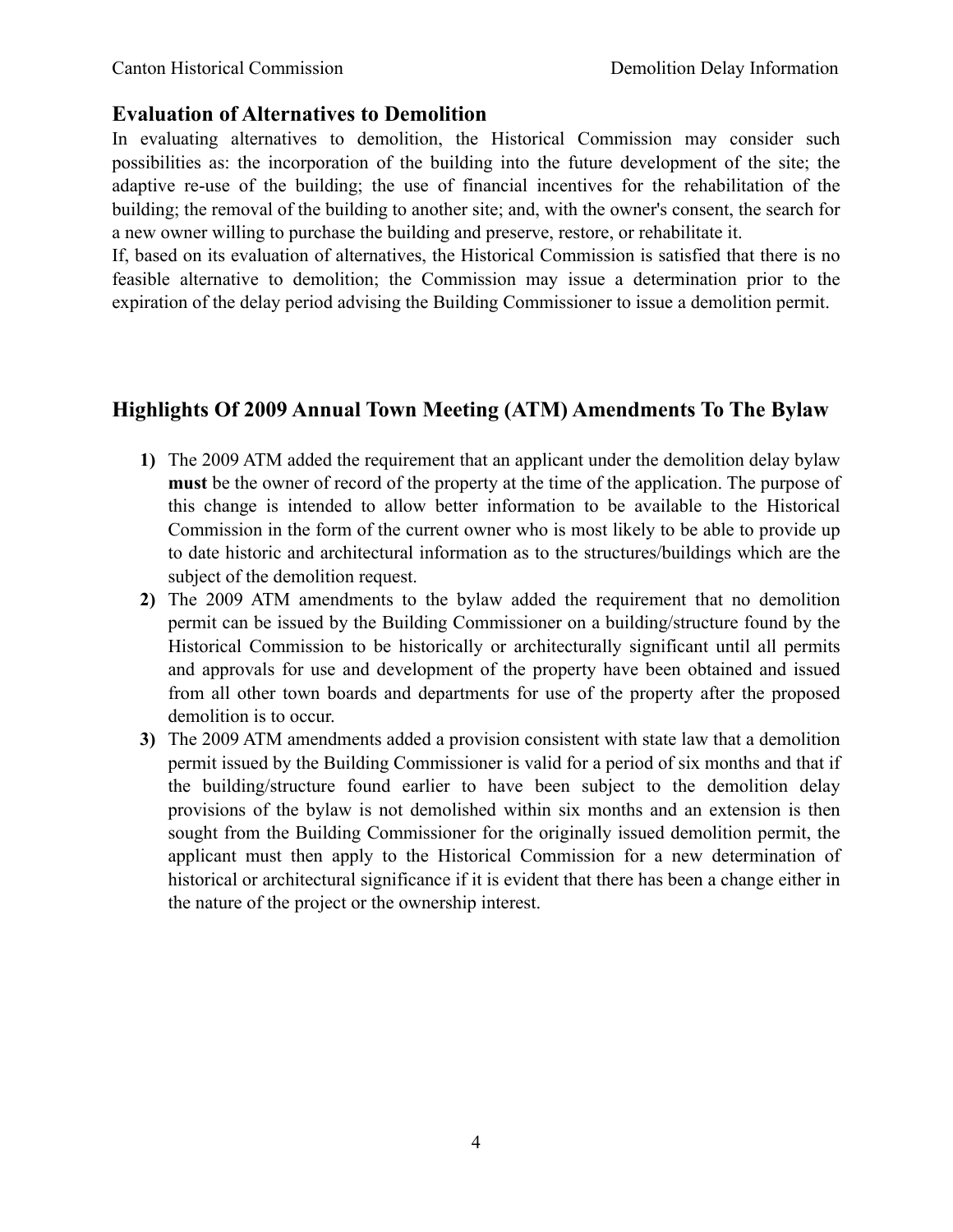| <b>CANTON HISTORICAL COMMISSION</b><br><b>Demo-01 Phase</b><br>APPLICATION FOR DETERMINATION OF<br>HISTORIC OR ARCHITECTURAL SIGNIFICANCE<br>Pursuant to the Demolition Delay Bylaw                                                  |                                                                                                              |
|--------------------------------------------------------------------------------------------------------------------------------------------------------------------------------------------------------------------------------------|--------------------------------------------------------------------------------------------------------------|
| (property owner)                                                                                                                                                                                                                     | <b>Applicant must be</b><br>property owner of<br><b>Example 18 record.</b><br>(per 2009 ATM Bylaw amendment) |
|                                                                                                                                                                                                                                      | <b>FOR OFFICE USE ONLY</b>                                                                                   |
| Tel:<br><u> 1989 - Johann John Stone, mars eta biztanleria (h. 1989).</u>                                                                                                                                                            | Date Received:                                                                                               |
| Cell Phone: <u>and the same of the same of the same of the same of the same of the same of the same of the same of the same of the same of the same of the same of the same of the same of the same of the same of the same of t</u> |                                                                                                              |
|                                                                                                                                                                                                                                      | Copy Sent to Building<br>Commissioner on:                                                                    |
| Location of Building for which determination is sought:<br>(one application per building/structure)                                                                                                                                  | Fee: $$15.00$ Received $\square$                                                                             |
| Canton, MA<br><u> 2000 - 2000 - 2000 - 2000 - 2000 - 2000 - 2000 - 2000 - 2000 - 2000 - 2000 - 2000 - 2000 - 2000 - 2000 - 200</u>                                                                                                   | Make check payable to:                                                                                       |
| Year built                                                                                                                                                                                                                           |                                                                                                              |
| Demolition of house $\square$ barn $\square$ garage $\square$ commercial building $\square$ other $\square$                                                                                                                          |                                                                                                              |
| Demolition of entire building $\Box$ partial building $\Box$<br>If partial demolition, please attach a detailed description of the scope of demolition to this application.                                                          |                                                                                                              |
| Please see Demolition Delay Instructional packet for required documentation that must<br>accompany this form.                                                                                                                        |                                                                                                              |

For Historical Commission Use only, please do not write below this line

Date of Preliminary Determination:

□ Building is not Historically or Architecturally Significant as determined by the Demolition Delay Bylaw. A Demolition Permit may be issued.

□ Portions of the building described in this application are not Historically or Architecturally Significant as determined by the Demolition Delay Bylaw. A Demolition Permit may **be issued ONLY for portion of building/structure described in this application.**

□ Building has been determined to be Historically Significant. Demolition Permit may **NOT** be issued until further investigation is carried out, a formal public hearing is held, and a final recommendation is issued. To initiate these actions, Applicant must submit a Demo-02 Demolition Delay Application.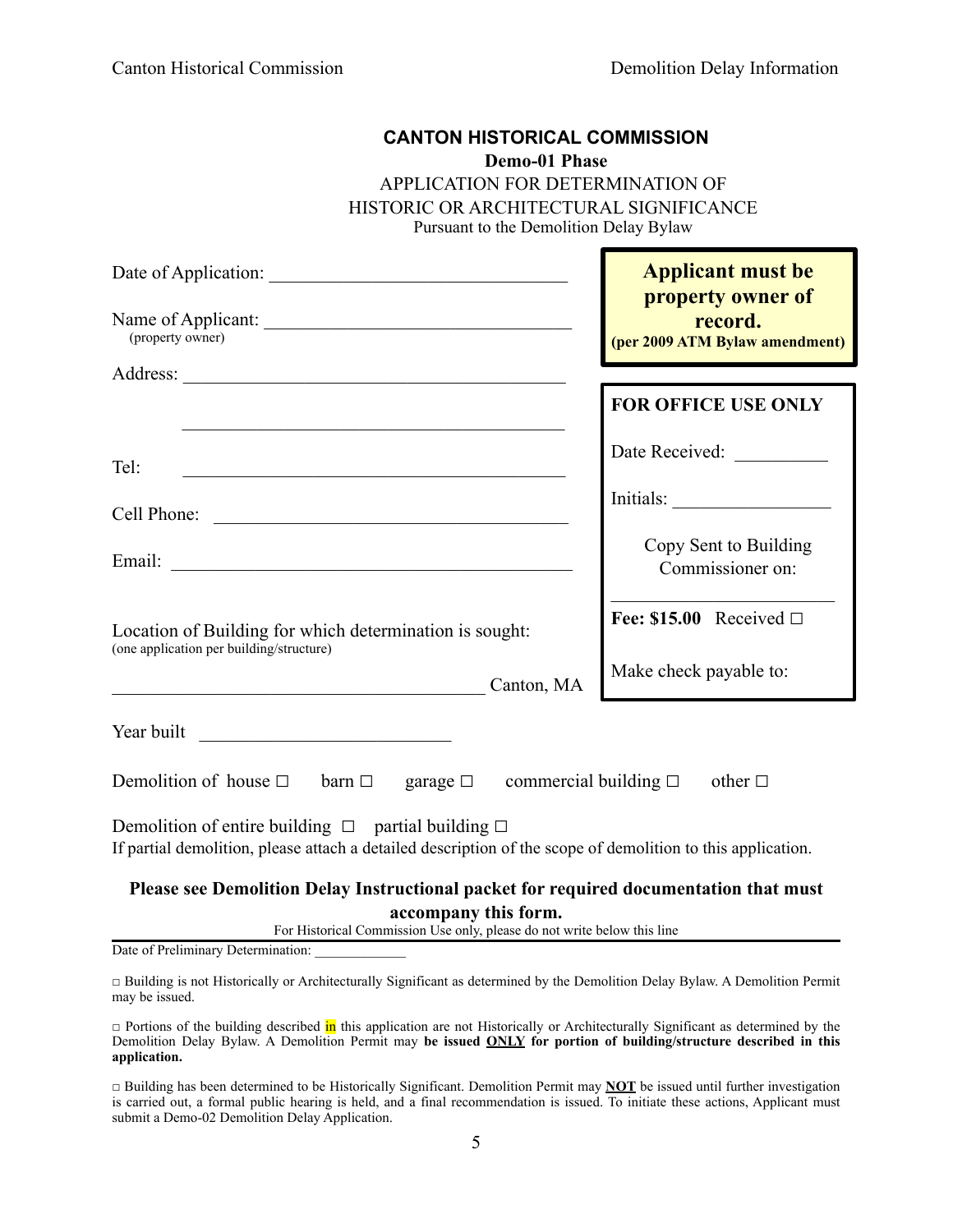Signed: \_\_\_\_\_\_\_\_\_\_\_\_\_\_\_\_\_\_\_\_\_\_\_\_\_\_\_\_\_\_\_\_\_\_ for the Canton Historical Commission. Date:\_\_\_\_\_\_\_\_\_\_\_\_\_\_\_\_\_\_\_\_\_\_\_\_

## **List Of Required Documentation To Accompany Demo-01 Form**

The purpose of this initial application is to determine whether the building/structures proposed for demolition meet minimal requirements under the demolition delay bylaw by reason of their age and/or historical/architectural significance. Following a hearing at which the applicant shall appear and answer any questions posed by the Commission members a decision will be made by the Commission as to whether further review will be necessary to determine if the provisions of the demolition delay bylaw will be applied to the buildings and/or structures sought to be razed so as to preserve the buildings/structures for a period of six months before demolition can occur.

The following is a list of materials/documents that **MUST** be submitted with this initial application. Failure to provide accurate documentation will cause a delay in the review process and will result in a rejected application. All applications MUST be signed by the owner of record, and must include verification of property ownership (copy of deed or tax bill).

• **PHOTOGRAPHS** – Seven sets of 3x5 or larger photographs of the property and surrounding areas and properties affected by the proposed demolition must be labeled with addresses and dates and included with this application. Major elevations of the building and any deterioration or reason for demolition should be documented. All photographs must be keyed to a plot plan (see below) to provide a thorough location description. Slides and/or a PowerPoint presentation may be added (but not substituted for the required photographs) at the Commission hearing.

**MAP** – A locus map containing the location of the property affected by the proposed demolition must be submitted with this application. An 8-½"x11" portion of an assessors street map showing the property may be sufficient.

**PLOT PLAN** – A plot plan showing (1) the building/structure footprint, (2) the structure or portion thereof sought to be demolished, and (3) the dimensions of the building/structure must be submitted with this application.

• **SIGNATURES and/or PROOF OF OWNERSHIP** – All applications for demolition delay review must be submitted and signed by the owner of record of the property as the applicant. Proof of ownership must also be submitted with the application evidenced by a copy of the current deed to the property showing the applicant's name and/or ownership interest.

NOTE: A copy of all documentation submitted with this application (photographs, maps, plot plans, etc.) should be retained by the applicant in the event additional copies are necessary for further commission hearings.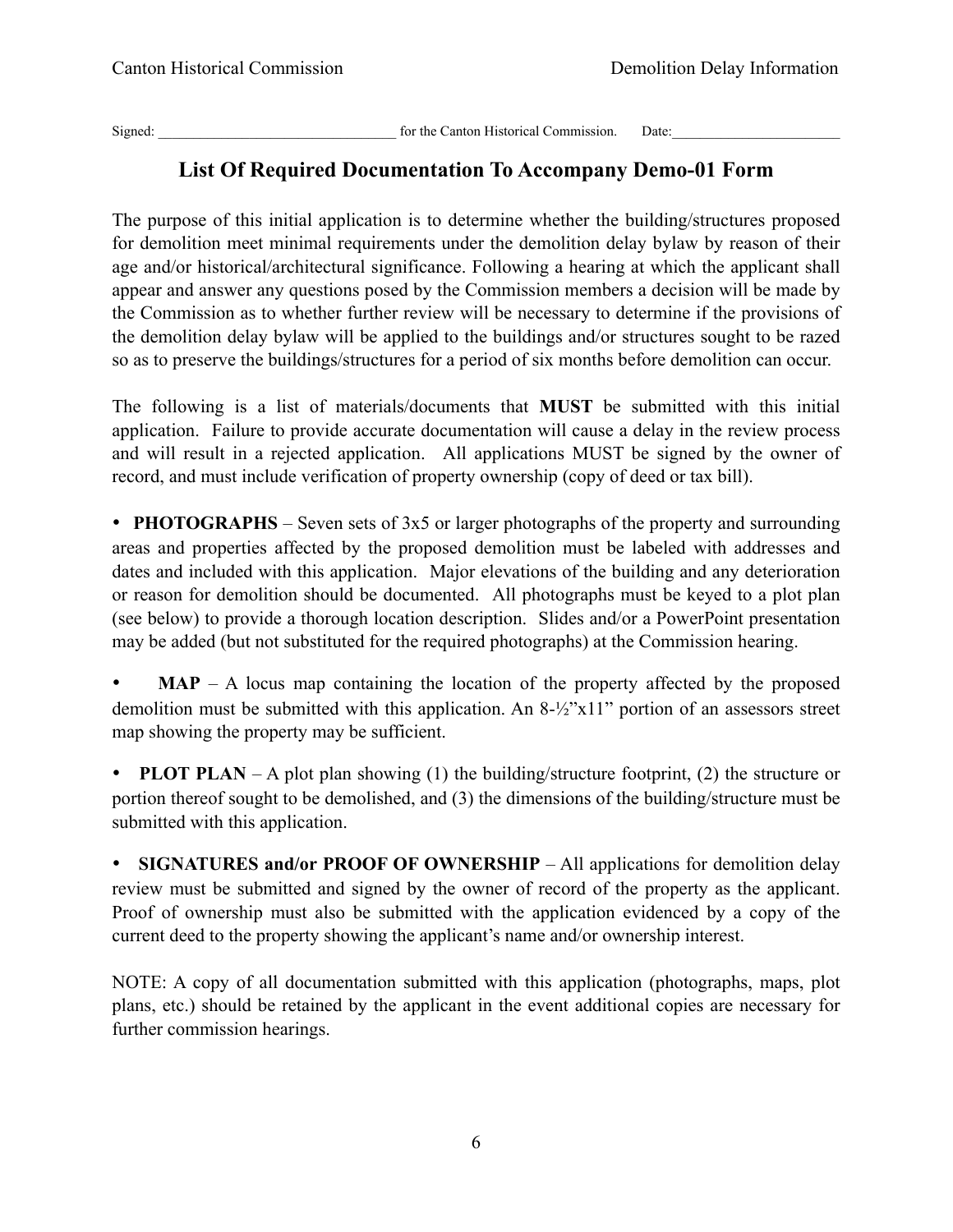| <b>CANTON HISTORICAL COMMISSION</b><br>Demo-02 Phase<br>APPLICATION FOR DEMOLITION OF<br>HISTORIC OR ARCHITECTURAL BUILDING<br>Pursuant to the Demolition Delay Bylaw                    |                                                                                            |
|------------------------------------------------------------------------------------------------------------------------------------------------------------------------------------------|--------------------------------------------------------------------------------------------|
| Name of Applicant:<br>(property owner)                                                                                                                                                   | <b>Applicant must be</b><br>property owner of<br>record.<br>(per 2009 ATM Bylaw amendment) |
|                                                                                                                                                                                          |                                                                                            |
| the control of the control of the control of the control of the control of the control of                                                                                                | <b>FOR OFFICE USE ONLY</b>                                                                 |
| Tel:<br><u> 1989 - Johann Barbara, martin din masjid a shekara ta 1989 - André a shekara ta 1989 - André a shekara ta 19</u>                                                             | Date Received: _______                                                                     |
| Cell Phone:                                                                                                                                                                              |                                                                                            |
|                                                                                                                                                                                          | Copy Sent to Building<br>Commissioner on:                                                  |
| Location of Building for which determination is sought:<br>(one application per building/structure)                                                                                      | Fee: $$175.00$ Received $\square$                                                          |
| Canton, MA                                                                                                                                                                               | Make check payable to:                                                                     |
| Year built<br><u> 1980 - Jan Barbarat, martin da basar da basar da basar da basar</u>                                                                                                    |                                                                                            |
| Demolition of house $\Box$ barn $\Box$ garage $\Box$ commercial building $\Box$ other $\Box$                                                                                             |                                                                                            |
| Demolition of entire building $\Box$ partial building $\Box$<br>If partial demolition, please attach a detailed description of the scope of demolition to this application.              |                                                                                            |
| Please see Demolition Delay Instructional packet for required documentation that must<br>accompany this form.<br>For Historical Commission Use only, please do not write below this line |                                                                                            |
| Date of Final Determination:                                                                                                                                                             | Date Demolition Delay period expires:                                                      |
| □ Building is not Historically or Architecturally Significant as determined by the Demolition Delay Bylaw. A Demolition Permit<br>may be issued.                                         |                                                                                            |

□ Portions of the building described in this application are not Historically or Architecturally Significant as determined by the Demolition Delay Bylaw. A Demolition Permit may **be issued ONLY for portion of building/structure described in this application.**

□ Building has been determined to be Historically Significant and a 6 month delay has been imposed. A Demolition Permit may be issued ONLY after the 6 month delay period has expired and ONLY after all other permits and approvals required by the project described in this application have been granted by all other town boards and commissions.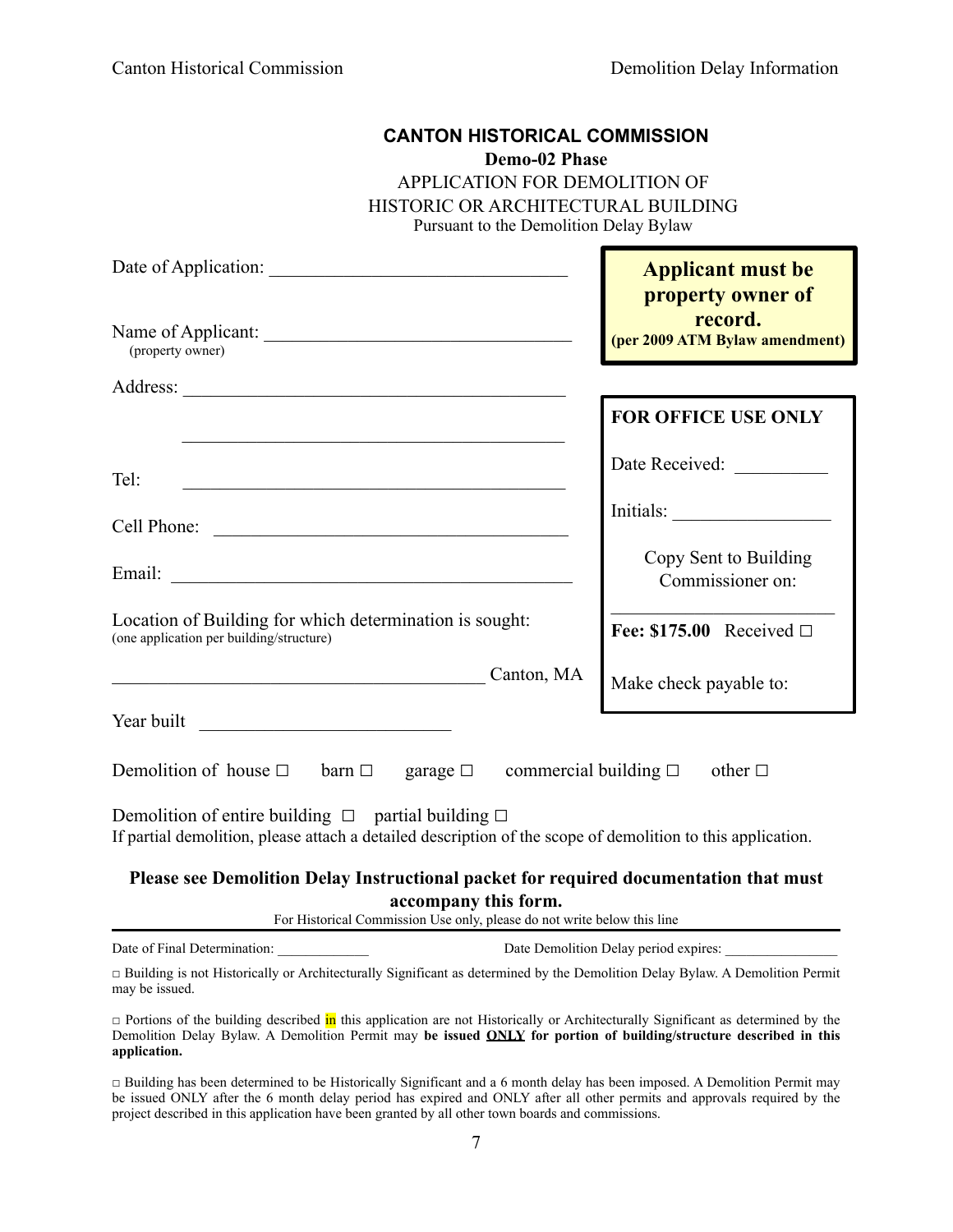#### Signed:  $\Box$  for the Canton Historical Commission. Date: **List Of Required Documentation To Accompany Demo-02 Form**

This subsequent application is required where the Historical Commission has found at an earlier hearing pursuant to an initial application for determination submitted by the applicant that the buildings/structures sought to be razed are of significant historical and/or architectural value and require a formal public hearing for which all interested parties and legal abutters must be notified with an opportunity to be heard. The following items comprise the demolition/removal plan as required under the demolition delay bylaw and are required to be submitted together with the Demo-02 Application. **Failure to provide accurate documentation will cause a delay in the review process and may result in a rejected application.** All applications MUST be signed by the owner of record, and must include verification of property ownership (copy of deed or tax bill).

**STATEMENT OF REASONS -** A detailed description and statement of reasons for the proposed demolition/removal must accompany any submittal at this stage of the proceedings. Major elevations of the building detailing the width, height, depth and setbacks as described in this application and any deterioration of the building/structure should be documented. The existing uses and proposed uses of the property must be documented along with all improvements (including but not limited to walkways, driveways, fences, swimming pools, etc.) to be completed by the proposed project for the site.

**PHOTOGRAPHS** – Seven sets of 3x5 or larger photographs of the property and surrounding areas and properties affected by the proposed demolition must be submitted with the Demo-02 application. Each photograph must be labeled with the address of the property and the date the photograph was taken. All photographs must be keyed to a plot plan (see below) to provide a thorough location description. Slides and/or a PowerPoint presentation may be added (but not substituted for the required photographs) at the Commission hearing.

**MAP** – A locus map containing the location of the property affected by the proposed demolition must be submitted with this application. An 8-½"x11" portion of an assessors street map showing the property may be sufficient.

**PLOT PLAN** – A plot plan showing (1) the building/structure footprint, (2) the structure or portion thereof sought to be demolished, and (3) the dimensions of the building/structure must be submitted with this application.

**SIGNATURES and/or PROOF OF OWNERSHIP** – All applications for demolition delay review must be submitted and signed by the owner of record of the property as the applicant. Proof of ownership must also be submitted with the application evidenced by a copy of the current deed to the property showing the applicant's name and/or ownership interest.

**PUBLIC HEARING -** Applicant is responsible for obtaining a certified abutters list from the Board of Assessors and shall be required to notify abutters of the public hearing date and time by certified mail. Return cards must be presented at the public hearing to prove compliance. Notice shall also be printed in the Canton Citizen at the applicant's expense. Both the notice to abutters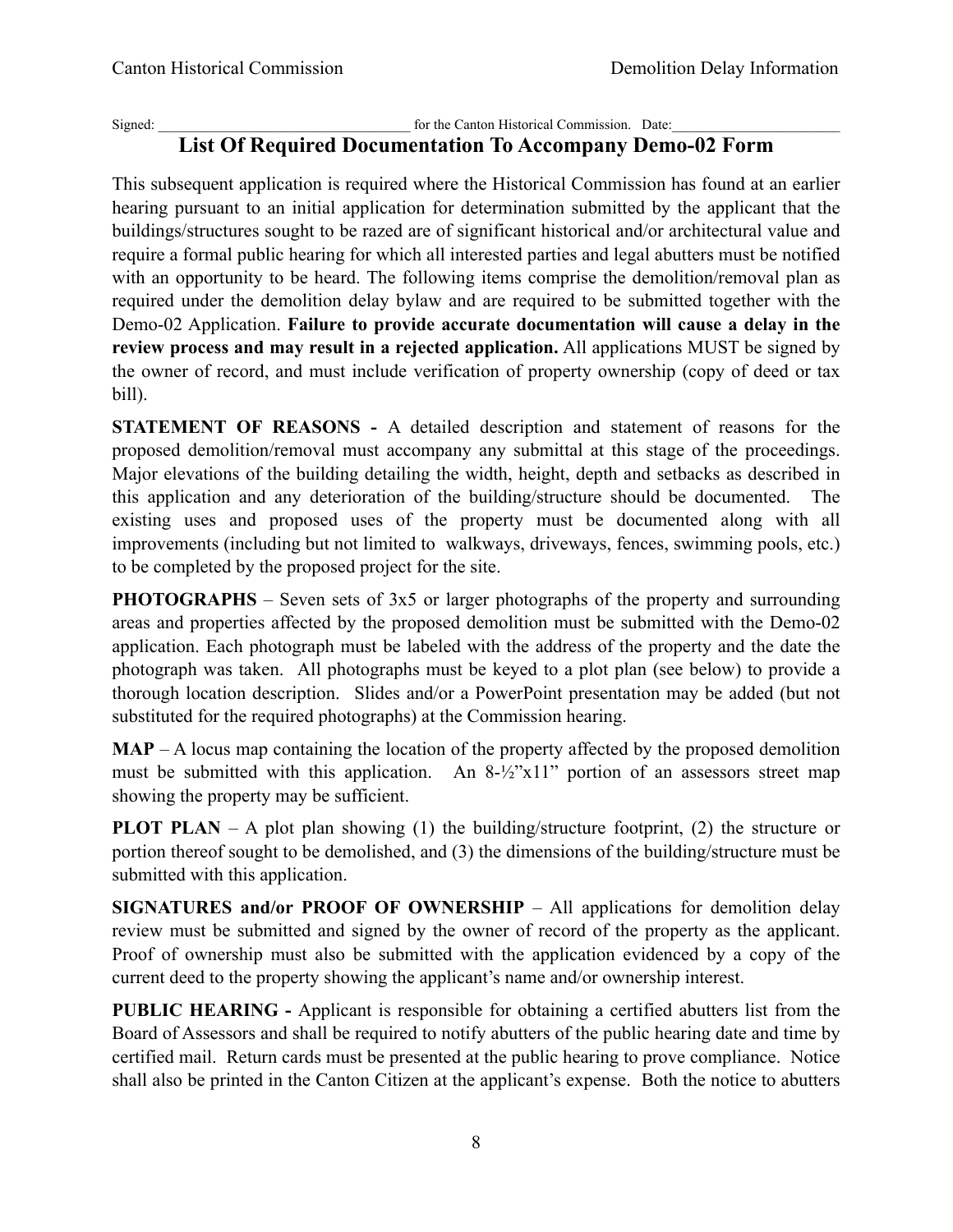and notice printed in the newspaper advertisement shall take place within at least 7 days, but no more than 30 days of the public hearing.

**NOTE**: A copy of all documentation submitted with this application (photographs, maps, plot plans, etc.) should be retained by the applicant in the event additional copies are required.